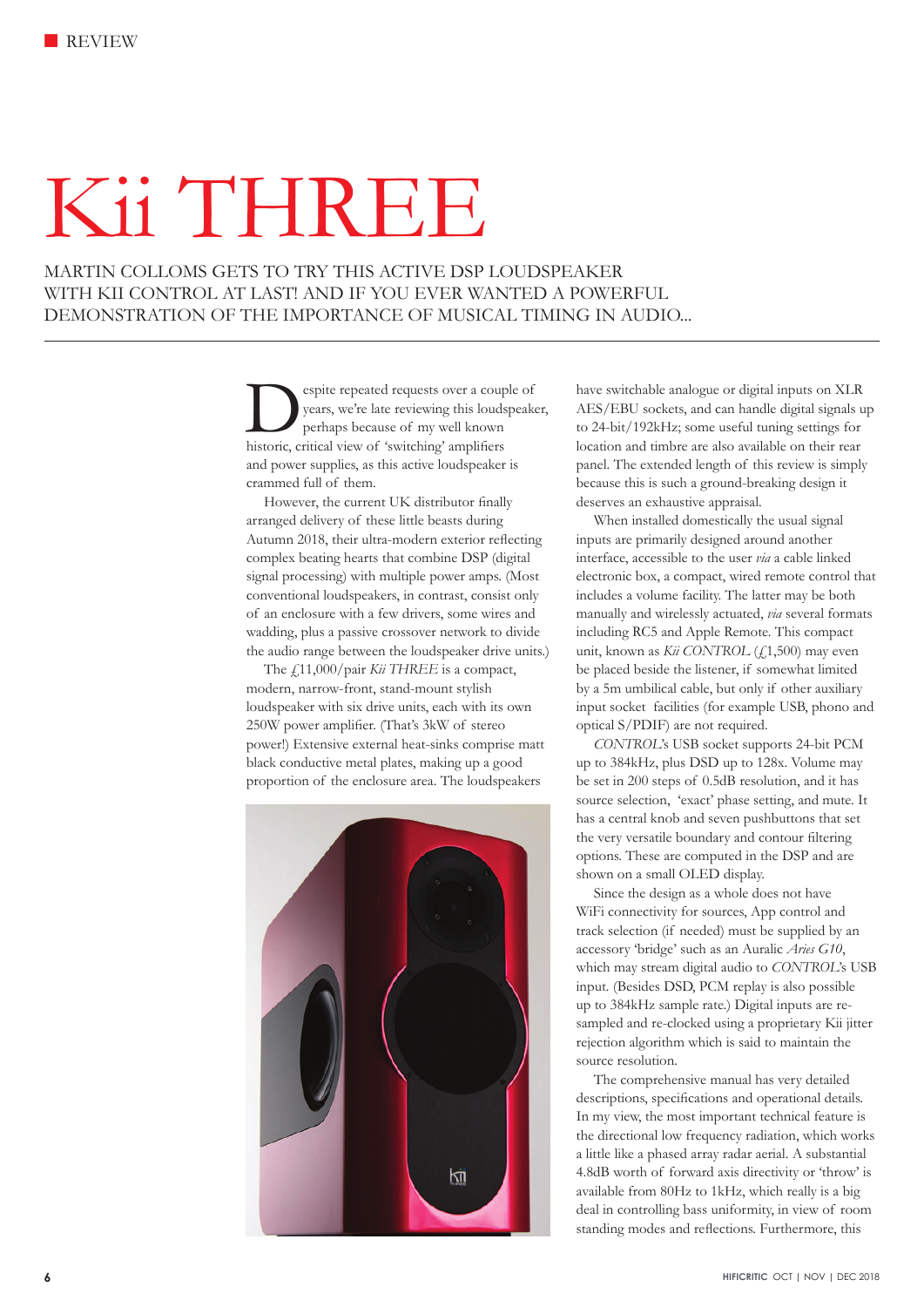speaker's 'tone controls' are so versatile it's hard to imagine that an installation cannot be tailored to a wide range of settings and locations. Even if these *CONTROL* features are not required, they may be used to calibrate the speakers during the installation and room tuning process, and then retired.

Our speakers were supplied with well-designed matching steel stands  $(f1,000/\text{pair})$ . These were acoustically dead, mineral-loaded, floor-spiked and fitted properly to the loudspeakers.

#### **Setting Up**

So well do they drive the room, even in the poorer of my two main locations, the *Kii THREE*s were installed with minimal fuss and worked very well straight out of the box. The bass immediately sounded deep, extended, tuneful and boom-free at normal sound levels, while the sound in the front stage was clean, detailed and well balanced. One could believe it was 'job done' at this point. Eyes shut, one could imagine a tower speaker of considerable power and a well extended bass, but are then reminded by just how well coordinated the sound is – more like the proverbial point source.

It resembles the Quad *ESL 63*, in the fine coherence, focused timing, lack of coloration and the near point source focus, with as sharp imaging as the programme sources provide. Some subtle sound quality differences were audible over the different inputs. Co-axial S/PDIF from a good CD drive seemed a bit 'digital', being slightly abrasive in the high treble and with sometimes larger than life, out-of-thebox imaging. (Perhaps I wouldn't have noticed that effect if I hadn't tried other sources!) USB drive gave convenient access to hi-res material (on PCM and DSD), facilitated by the well regarded Auralic *Aries G2* (*HIFICRITIC Vol12 No2*) running its own control App (Lightning DS). Here the stereo rendition was more familiar and actually quite excellent.

#### **Sound Quality**

Finding the bass lines coming in late, I was initially concerned about musical timing, even though a sealed box design such as this ought theoretically to be superior in this regard. However, it turned out that this behaviour was due to inherent internal processor delays. The latency switch (processor time delay) had been set 'Low' (to synchronise better with video sources). I changed it to 'Exact', whereupon I cannot imagine a better demonstration of the audibility of correct time alignment; in particular the fabled linear phase promise.

Now all was in place and the bass timing was actually very good indeed. Virtual sources were very well focused and differentiated, in both width and

depth. Furthermore, compared with most designs the sound varied very little with angle or even head height (within reason) confirming the previously observed excellent phase integration. Well recorded ECM jazz was simply a revelation through this design. Bass was quick, punchy and tuneful – more like a great pair of cans than speakers in a room.

Protecting against overload damage, soft limiters efficiently avoid LF 'knocking' and consequent gross distortion. Their action is so subtle that I found I could play the *Kii THREE*s progressively louder until the bass audibly softened and compressed, at the sort of volume levels that seemed implausible from such small objects. (At which point one simply backed off and behaved more sensibly.)

At more moderate sound levels the speakers sound as though a pair of 250mm (10in) bass drivers per channel are operating, though eventually the laws of physics take control and encroaching compression alters the programme dynamics. It won't knock, clip, or distort: excess volume drives it towards a softer 'cushion-like' effect, which might sound like failure in the bass, but is not; it is simply being driven beyond its limits. It doesn't shout or knock; merely softens and doesn't get much louder.

So how good is it? Considering the usual alternative complement of audiophile cables, DACs, racks, amps and speakers, it sounds more like  $\text{\emph{f}}(25,000)$  worth of gear. Yet it also does things which even such a stack cannot do, such as taking control of LF room acoustics, adapting to different room placements, and enabling near perfect time alignment, a feature that I found particularly valuable, once heard properly. Separate audiophile accessories or supports are not required, and full control facilities (including highly refined Baxandall tone adjustment of frequency over the whole audible range) are built in. Subtle adjustment is possible, for personal hearing characteristics, for room acoustics, and for sources.

However, LP listening requires conversion to digital audio to feed the controller input, or if in analogue, accessing the XLR analogue inputs at the back, which I also tried. The results were impressive nonetheless, making a more than capable sound fed from an LP system (Linn Sondek *LP12* with Naim *SuperLine* phono stage). A conventional pre-amplifier may be used, with a DAC and/or a tuner.

The low frequency behaviour is undoubtedly remarkable. Set up for my fairly open space location, broadside to the room and not aided by side walls, not only is the bass deep, tuneful and well balanced for the listener, it is better all over the room compared with conventional designs (and also propagates with less boom around the

## MARTIN COLLOMS





*Wired remote*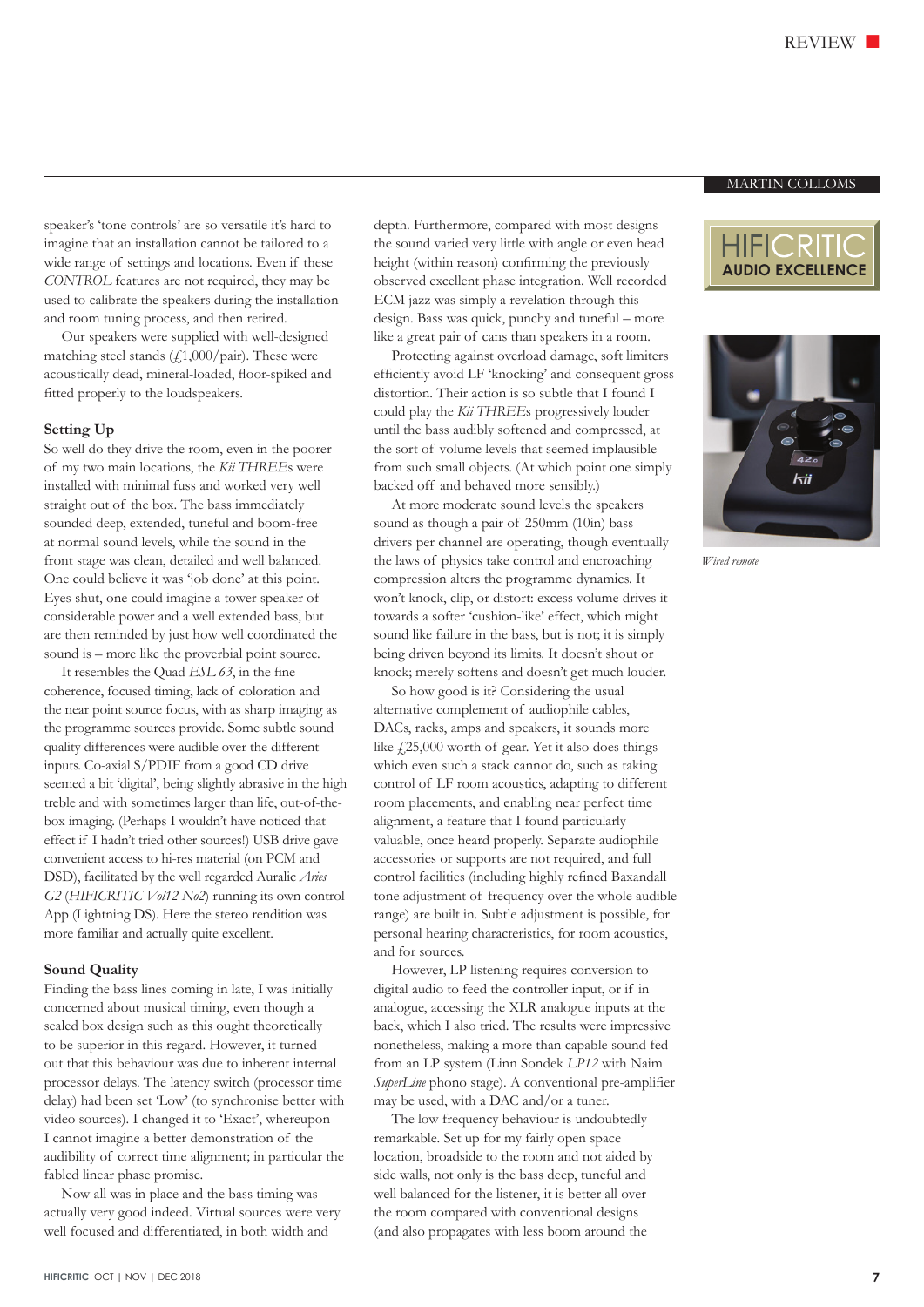house). (My large, semi-open-plan room is hard to drive, benefitting from large sealed box designs, and interacting rather more antagonistically with ported models.)

However, the *Kii THREE* just got on with the job delivering extended, tuneful, crisp, rhythmic and notably even-sounding bass. The mid-treble section has almost uniform directivity compared with nearly all loudspeaker systems, so the sound quality barely changes with modest changes in ear height or toe-in.

For many users the matching BXT subwoofer  $(f(15,000/\text{pair})$  won't be required, though it can help when driving large spaces or operating at very high levels. This low frequency extension module supports the *Kii THREE*, with 16 additional bass drivers fed by a total of 7,000W. It should increase the overall dynamic range substantially, and certainly provides much higher power for extended bass.

From experience (in my case reviewing many hundreds of loudspeakers), few really impress, but this one did. While one is aware of power handling limits, largely to do with its sheer compactness, it continues to surprise, covering its tracks so well one is hardly ever aware of the speedy internal corrective computations until it's really pushed. And when



*Kii THREE on BXT subwoofers*

those limits are reached it behaves so gracefully, it's more like punching a cushion than knocking against end stops. A little before that point the low frequencies show some boxy coloration and begin to lack extension and definition, but even this is surprisingly subtle. Perhaps surprisingly it excels on classical organ, playing bass scales for the deep pedal pipes tunefully and with character, yet without any 'room boom' masking.

Taken overall there is a hint of extra sweetness in the midrange, and it somehow just softened the leading edge attack, for example on concert piano, which the technologically not dissimilar KEF *R50W* had reproduced so well.

Clarity is very high, with very good resolution across the board, and bass tune-playing is reminiscent of the best sealed-box designs at more than double the price, with extra credit for bass uniformity over frequency and the room space. Furthermore, the very well balanced midrange has very low coloration, with essentially seamless crossover joins.

The stereophony is very close to holographic, painting very well focused images in space and depth, without the usual mild ambiguity. For a well-recorded orchestra (not a multi-mike version), performers are laid out over a large stage, clearly differentiated spatially, with their harmonics correctly focused on their respective virtual sources. Listener fatigue is greatly reduced by these levels of outstanding image stability, clarity and resolution. It ruthlessly decodes how recordings are mixed and at times you have to let the track get going and then readjust to the particular production mix that has been laid down. Naturally mastered recordings sound very natural!

### **Conclusions**

Purchase of this design needs some thought regarding a partnering system, specifically asking questions about how little else one may need. It is very good straight out of the box, driven from an existing system *via* an analogue pre-amp. It may then be expanded *via* the AES digital inputs and used with a volumecontrolled digital audio feed. (Usually this would use a Streamer App with included volume control.)

The tethered remote *CONTROL* might be slightly awkward, but extra facilities become available, including volume and a wider choice of digital inputs, sample rates and formats. It also includes extensive adjustment for location, and for fine-tuning the bass and the timbre, which makes the combination exceptionally versatile and adaptable. The overall sound is undoubtedly very good, while the stereo imaging, bass definition and musical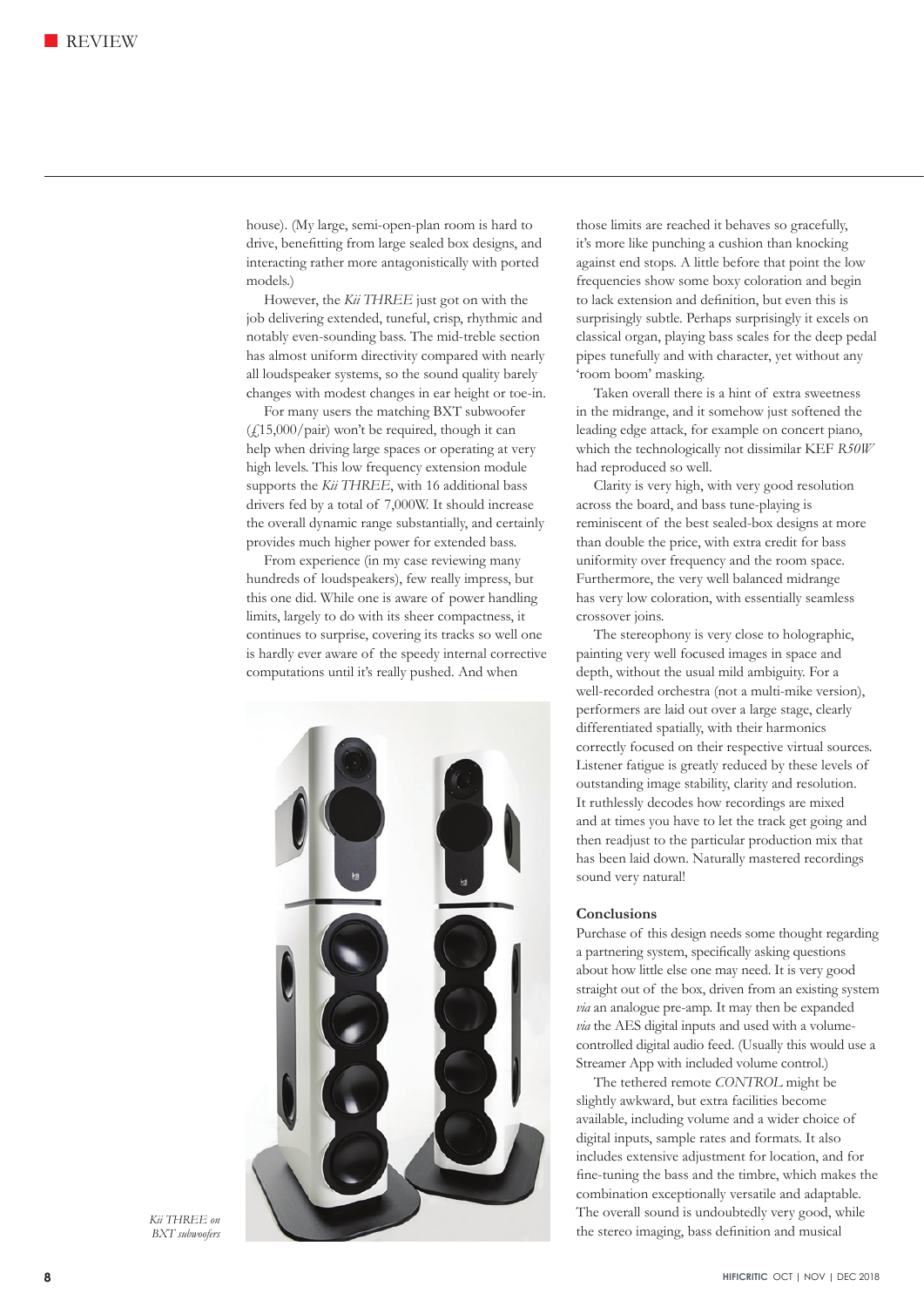timing are state of the art. Designer Bruno Putzeys and his team has hit our mark head on, scoring a top *HIFICRITIC* Audio Excellence rating.

# **Technicalities**

The most recent DSP active loudspeaker we reviewed was the little two-way KEF *R50W* at  $\text{\emph{4}}2,000$  a pair. These used a single 110mm (5in) UniQ coaxial driver, had a powerful DSP engine including phase correction, and performed well for its size. By contrast the complete £13,500 *Kii THREE* package is a three-way, with four 170mm (6in) chassis, alloy-cone bass drivers each powered by 250W of uniquely tailored audio drive, plus a 110mm (5in) pistonic midrange and a 25mm directivity controlled tweeter. Even from such a compact enclosure, there is clearly potential for serious dynamic range.

Objectively, the project has at its heart the creation of a powerful compact loudspeaker suited for professional monitoring but also for home audio use. Here, within understandable limitations of the laws of physics and acoustics, the obstacles to accurate sound reproduction in a given space have been comprehensively addressed. And as far as this audio critic is concerned, it is less to do with picking over the details but rather standing back and viewing the achievement as a whole.

The designer, the talented Bruno Putzeys (of Class D amplifier fame, including the *Hypex* and *Mola Mola* series) has clearly viewed the whole project with fresh eyes, well supported by his ambition and confidence in the power of DSP engines and his own very high power compact modular amplifiers. Deep bass from a compact enclosure requires immense power, but this he has at his disposal. Phase controlled directional bass requires multiple drivers, and there are four here: two at the sides and two at the rear of the enclosure. Good directivity requires, compact well placed mid and treble drivers and these are conventionally located on the front panel, vertically-in-line. All are timecorrected in the DSP.

Most compact loudspeakers have reflex-loaded ported enclosures, for greater efficiency and sound power at low frequencies, frequently at a cost in both coloration and timing. Despite its ultra-compact dimensions, this box is sealed and dispenses with port gain, as it uses four bass units.

The next problem is to do with acoustics. The behaviour of sound waves in a room is hugely dependent on frequency, simply because the wavelength of sound covers a massive range, from almost 20m in the low bass to less than 20mm in the high treble. This wide range of wavelengths has to be radiated reasonably evenly into the room

space for us to hear our music recordings to high standards. However the efficiency of sound radiation is highly dependant on source size, and that is before we try and account for the directionality (beaming), from radiators of finite size at higher frequencies.

Many designers find reasonably effective compromises: larger enclosures and larger drivers for the bass, smaller drivers for the mid frequencies, and tiny devices for the trebles. Yet the problems of distributing the much larger bass wavelengths in the room remains, because a room is a large box at low frequencies, with complex and uneven sound reflections, modes, excited and even partly pressurised at lowest frequencies when driven by a loudspeaker source. Ideally the latter should have directional bass radiation, selectively illuminating the listening region and thus reducing the excitation of the room modes. Putzeys has comprehensively addressed this problem with sophisticated computer processing for directional bass provided by the phased driver array.

It is programmed to have much weaker side and rear drive to the room boundaries, so the *Kii THREE* throws the bass forward towards the listener. With far less stray drive to the room modes the resulting bass can sound faster, cleaner, more uniform, and more tuneful.

Furthermore. the time-aligned combination of the mid and treble in this design provides near perfect crossover integration for the chosen alignment (in this case that pioneered by the late Siegfried Linkwitz, with the mid-to-treble crossover following the classic fourth-order Linkwitz-Riley.) Here is the opportunity to phase-correct the entire design to achieve a linear phase characteristic, for theoretically more natural sound reproduction and improved musical timing, including beat and rhythm. Putzeys has grasped this opportunity too, a switch allowing us to hear the difference between the *minimum delay* mode (usually for crisper lip sync with video), and the fully aligned *phase linear* state for music. (This facility also conveniently provides us with the proof that such time-alignment is both audible and worthwhile.) When time-corrected, the inherent latency (or instantaneous time delay) is close to 1ms.

Despite the high efficiency of the off-line switchmode power supplies and the matching PWM Class D power amplifiers, the casework runs quite warm. Each loudspeaker consumes about 40W in idle, reaching a surface temperature of about 33ºC (depending on ambient). When driven hard they do not get significantly warmer, as the power efficiency actually improves.

Putzeys includes current feedback from the working drivers to the amplifiers, helping to compensate for

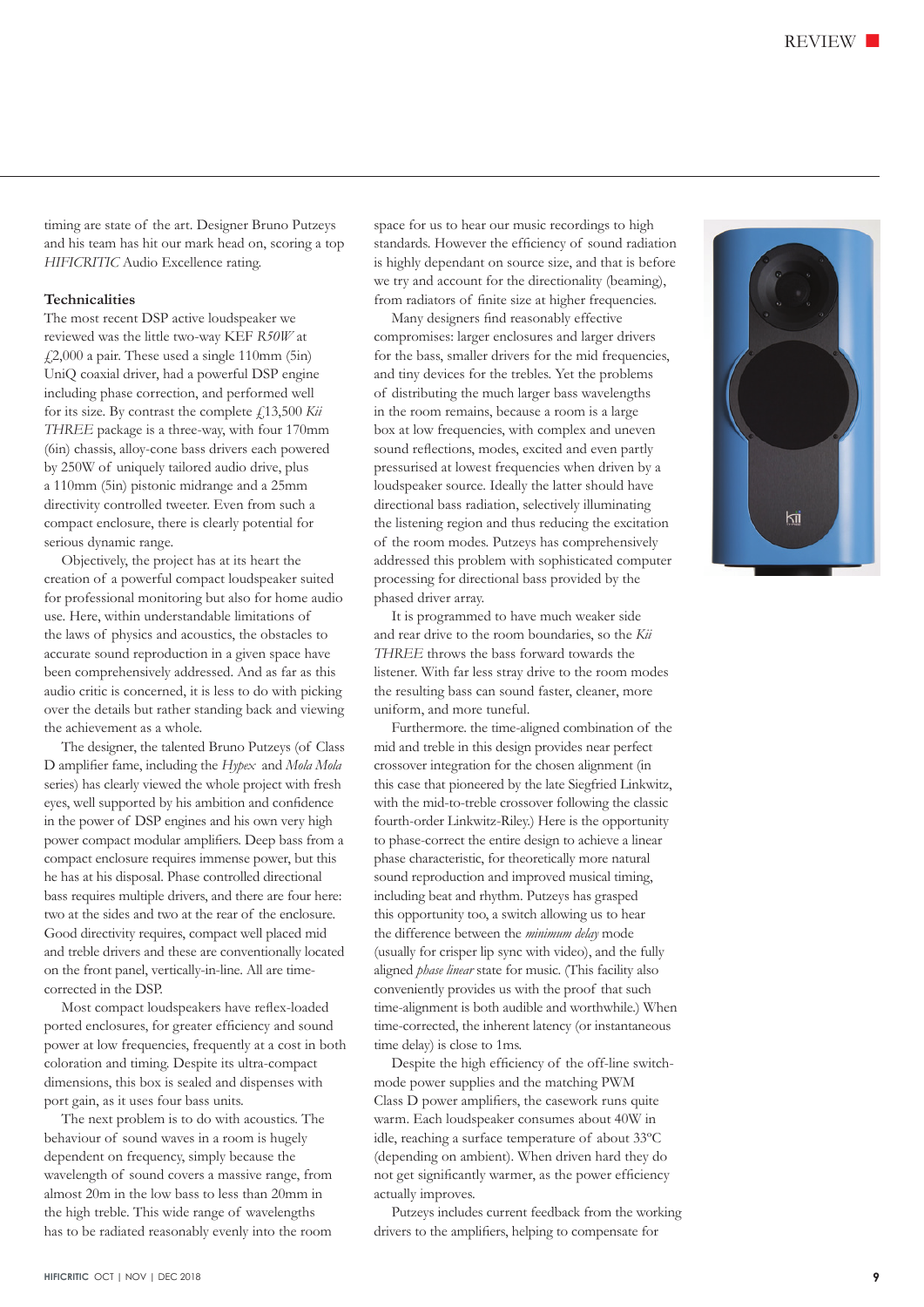

Here is an overview of the connector panel from left to right:

(a) **SERIAL NUMBER** - This is the individual Serial No. for each speaker

(b) XLR INPUT - This is the single XLR Input connector which can be set to process analog or digital audio signals, depending on how the Select switch (c) is set.

# **Review System:**

Constellation *Inspiration 1.0* pre-amp, Townshend *Allegri* control unit; Naim *NAP500DR* power amplifier, Naim *SuperLine* phono preamp, Linn LP12 player (with *Keel* chassis and *Radikal*  motor control), Naim *Aro* arm, Lyra *Delos* cartridge; Naim *UnitiServe* network server and S/PDIF source; Linn Klimax *Katalyst*, Naim *NDS+555 PS(DR)* streamer-DAC; Auralic *Aries G-2* USB streamer; Meridian *200* CD drive; Wilson Audio *Sabrina*, Magico *S-5II,* Quad *ESL63*, BBC *LS3/5a* speakers; Naim *FRAIM* racks; Transparent XL *MM2*, Naim *NAC A5* speaker cables, Naim *Super Lumina,* Transparent *MM2*, Van Den Hul *Carbon TFU* interconnects.

distortion and voice-coil heating. The innate frequency response of each driver is held in the DSP library to help compute accurate equalisation; this operating model includes overload limits so that damage and audible overload are avoided.

Where the *BXT* subwoofers are not used, the matching stands will be essential, as they are wholly functional and complement the design well. Note that the boundary settings include semi-free space (near wall), on-wall and even when located in a corner.

# **Test Results**

#### **Frequency Responses**

Early versions were reported as having some minor frequency response irregularities, but my results indicate that these have largely been addressed, and the design now demonstrates remarkably accurate acoustic output. (Note that these test results are time-window-gated, in-room measurements.) Local reflections cannot be wholly mitigated, yet it was possible to observe exceptionally accurate ±1.5dB from 25Hz to 25kHz, without smoothing or averaging (see graphs). This fine result is due to both phase and amplitude correction for the drivers, a low diffraction enclosure, and a radiationfocused, infinite baffle bass that is powerfully boundary independent. The output from my samples continued evenly to a high 30kHz -3dB, which is also an improvement on earlier production.

The close time alignment of the mid-treble drivers is seen in the vertical axis ±15º results, which are almost identical, showing good conformity with the welcome symmetry promised for a time aligned set up following Linkwitz-Riley teaching. The unavoidable minor off-axis dips at crossover over the vertical span are barely audible at just -2dB, and are desirably symmetrical.

The slightly poorer sounding above-axis response shows a mildly rising treble output, but it's still very well integrated. Note that the fairly high matching stand places the seated listener's ear a little below the mid-to-treble axis, which is clearly (and audibly) just right.

Thanks to the digitally processed time alignment of the array and the low diffraction enclosure, amazingly good lateral off-axis responses were obtained. There is only 3dB of loss right out to 12kHz, even for 60º off-axis, thanks the to the enclosure narrowness and the anti-diffraction curvature, but credit is also due to the useful waveguide fitted to the high frequency unit. These results are orders of magnitude better than those of the loudspeaker industry in general.

The *Kii THREE* sounded at its best when slightly toed out by 7.5º, and at a height that's just above the midrange driver. Note the astonishingly close agreement between the 15º lateral output and the axial result. (Black trace presented in third-octave analysis from 30Hz to 20kHz, and measuring ±1dB!) (Happily I have a precision 12.5mm B&K condenser microphone, to qualify these results accurately.)

One would anticipate that such a uniform acoustic output, allied to low frequency boundary compensation, would generate good results for the room driven response over the listener region. The spatially averaged assessment resulted in one of the most uniform and extended room responses so far recorded, an amazing 25 Hz to 12kHz ±3dB, and it sounded much like this response curve. Furthermore, the quite exceptional pair matching is better than ±0.25dB right out to 10kHz, which helps explain the observed pin-point image focus.